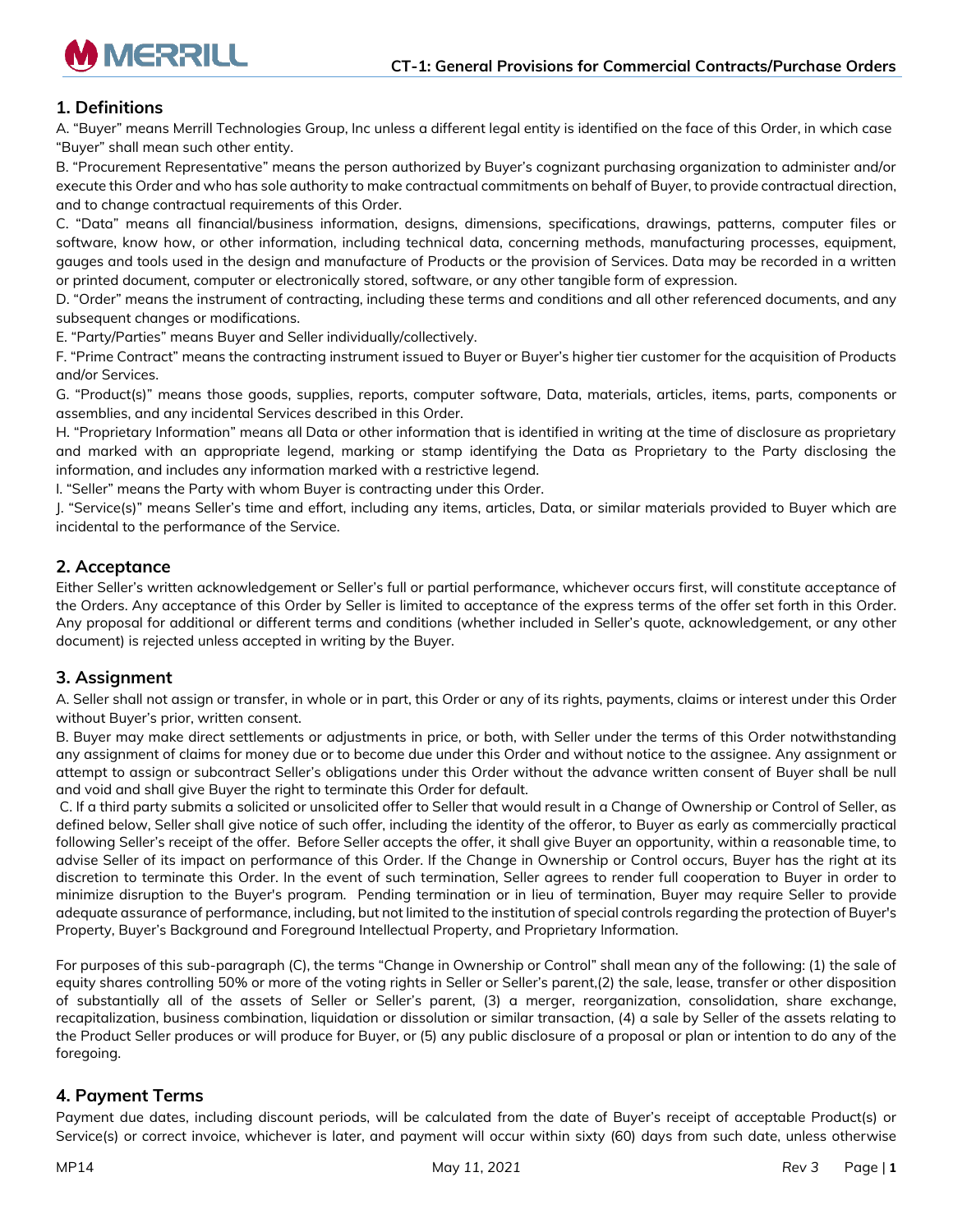indicated on this Order. Any applicable discount will be taken on the full amount invoiced. Buyer has the right, without loss of discount privileges, to pay invoices covering Products shipped in advance of schedule on the normal maturity after the date specified for delivery. Payment shall not constitute acceptance or approval of Products or Services rendered. At any time prior to final payment under this Order, Buyer may have invoices audited as to validity. Payment of Seller's invoices shall be subject to adjustment for any amounts found upon audit or otherwise to have been improperly invoiced. Buyer shall be entitled at all times to set off (a) any amount owing at any time from Seller to Buyer or any of its affiliated companies; (b) any damages resulting from Seller's default under or breach of any contract (including any order and these terms); (c) any adjustment for shortage or rejection and any associated costs, against any amount payable at any time by Buyer or any of its affiliated companies to Seller.

# **5. Changes**

A. Buyer may at any time, by written order, and without notice to sureties or assignees, if any, make changes within the general scope of this Order in (1) drawings, designs, statement of work, specifications, planning and /or other technical documents; (2) method of shipment, packaging, or packing; (3) time and place of inspection, delivery or acceptance; (4) reasonable adjustments in quantities and/or delivery schedules; (5) place of performance of the Service; (6) the amount of Buyer/Government furnished property; and (7) terms and conditions required to meet Buyer's obligations under its Prime Contracts, including, but not limited to, any mandatory flow-down clauses.

B. If any authorized change causes an increase or decrease in the cost or time required to perform this Order, Buyer and Seller shall negotiate an equitable adjustment in the price and/or schedule, to reflect the increase or decrease. Buyer shall modify this Order in writing accordingly.

1. Any claim for adjustment shall be unconditionally waived unless: (i) asserted in writing and delivered to Buyer within fifteen (15) days of the date of the written change order and (ii) a fully supported proposal is delivered to Buyer within thirty (30) days of the date of the written change order.

2. If Seller claims the cost of any Product made obsolete or excess, Buyer shall have the right to prescribe the manner of disposition of the Product to include the right to acquire that Product for cost claimed.

3. Buyer, its authorized representatives, and its customer have the right to examine any of Seller's pertinent books and records for the purpose of verifying Seller's claim. However, at Seller's request, in lieu of Buyer, a mutually agreeable third party may examine books and records to verify Seller's claim.

4. Failure to agree to any adjustment shall be a dispute within the meaning of the "Disputes" clause hereof. However, Seller shall not be excused from proceeding with this Order as changed.

C. Buyer's engineering, technical personnel and other representatives may from time to time render assistance or give technical advice or discuss issues or engage in an exchange of information with Seller's personnel concerning the Products or Services hereunder. No such action shall be deemed to be a change, nor shall it be the basis for an equitable adjustment, and no such action shall relieve Seller of its obligations under this Order.

D. Only an authorized Merrill Technologies Group, Inc Procurement Representative has authority on behalf of Buyer to make changes to this Contract. All amendments must be identified as such in writing and executed by the parties.

# **6. Disputes**

A. Arbitration. If a dispute arises under or relating to this Order in any way, the parties will endeavor to resolve the dispute amicably, including by designating senior managers who will meet and use commercially reasonable efforts to resolve any such dispute. If the parties' senior managers do not resolve the dispute within sixty (60) days of first written request, either party may request that the dispute be settled and finally determined by binding arbitration. The arbitration will be conducted in accordance with the thencurrent Commercial Arbitration Rules of the American Arbitration Association by one or more arbitrators appointed in accordance with the applicable rules. The seat of the arbitration shall be Southfield, Michigan, and any hearings shall take place at a mutually agreed location or as the arbitrator(s) order. The arbitrator(s) will have no authority to award punitive damages, attorney's fees and related costs or any other damages not measured by the prevailing party's actual damages, and may not, in any event, make any ruling, finding or award that does not conform to the terms and conditions of the Order and applicable law. The award of the arbitrator(s) will be final, binding and not appealable to the greatest extent the law permits, and judgment may be entered thereon in any court of competent jurisdiction. All statements made or materials produced in connection with this dispute resolution process and arbitration are confidential and will not be disclosed to any third party except as required by law or subpoena. Except as specified in paragraph (c) below, the parties intend that the dispute resolution process set forth in this Article will be their exclusive remedy for any dispute arising under or relating to this Order or its subject matter. Any claim against Buyer shall be barred unless Seller has requested that it be resolved by arbitration in accordance with this Article within one year of the date the dispute arose, which shall be the effective date of termination if the dispute is related to termination.

B. Exception. Either party may at any time, without inconsistency with paragraph (A) above, seek from a court of competent jurisdiction any equitable, interim, or provisional relief to avoid irreparable harm or injury. Paragraph (A) above will not apply to and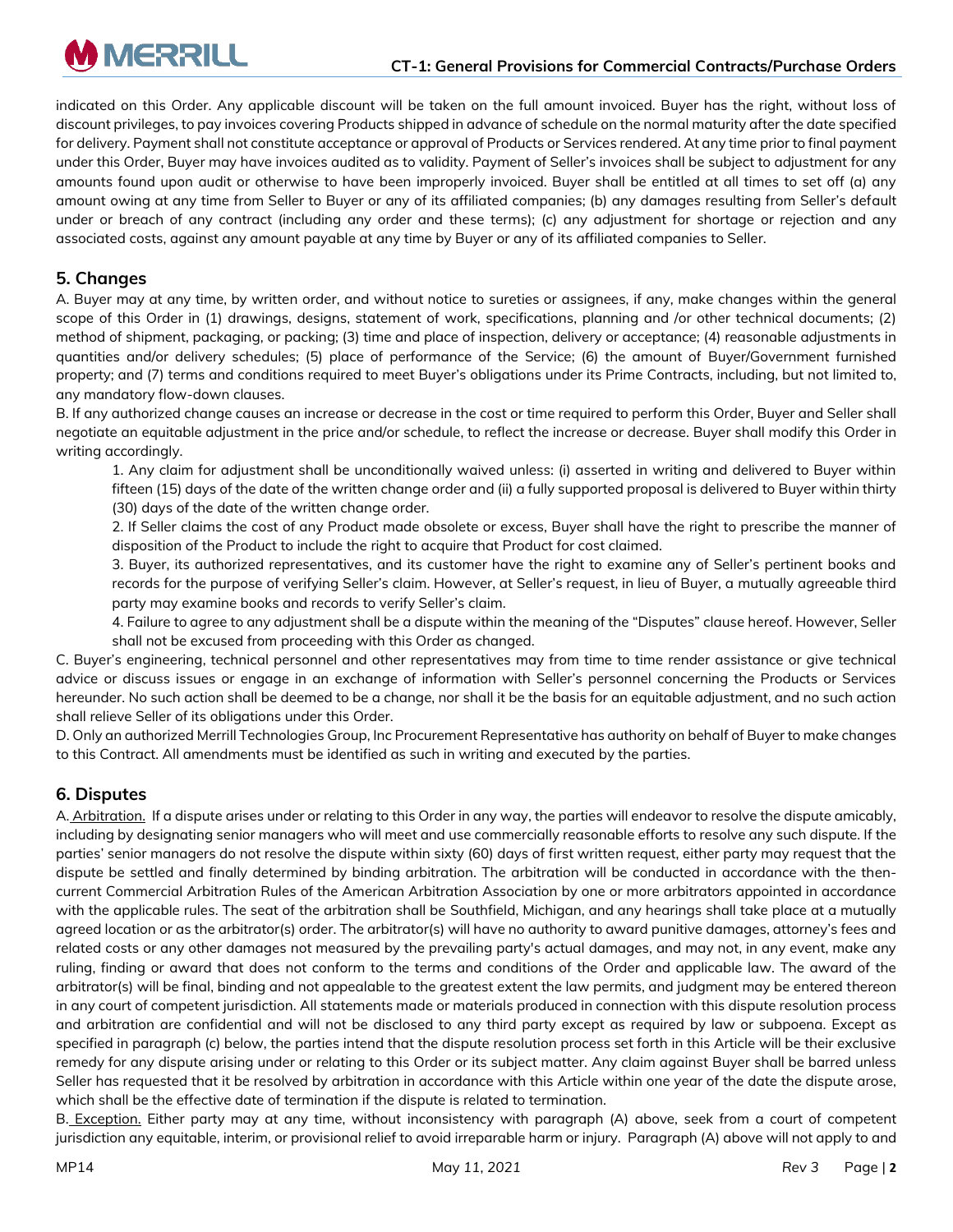

will not bar litigation regarding claims related to a party's Proprietary Information or Intellectual Property, nor will paragraph (A) above be construed to modify or displace the ability of the parties to effectuate any termination contemplated by this Order.

# **7. Governing Law**

Both Parties agree that, irrespective of the place of performance of this Order, this Order will be governed, construed, and interpreted according to the law of the State of Michigan, without regard to its conflict of laws principles. The 1980 United Nations Convention on Contracts for the International Sale of Goods and its related instruments will not apply to this Order.

## **8. Termination for Convenience**

A. This Order and any and all rights granted and obligations assumed hereby may be terminated in whole or part by Buyer giving written notice to Seller. Upon receipt of a notice of termination, and except as otherwise directed by Buyer, Seller shall immediately, as to the terminated portion of this Order and regardless of any delay in determining or adjusting any amounts due under this clause, promptly stop work, notify subcontractors to stop work, and protect property in Seller's possession in which Buyer has or may acquire an interest.

B. As directed by Buyer, Seller shall transfer title and possession to Buyer of any inventory and property, including plans, drawings, and information held by Seller which is for Buyer's Order. In accordance with Buyer's instructions, Seller shall assign to Buyer all right, title, and interest of Seller under the subcontracts of Seller that are terminated, in which case Buyer shall have the right to settle or to pay any termination settlement proposal arising out of those terminations. With approval or ratification to the extent required by Buyer, Seller shall settle all outstanding liabilities and termination settlement proposals arising from the termination of Seller's subcontracts; the approval or ratification will be final for purposes of this clause.

C. Seller shall submit a termination settlement proposal within thirty (30) days after the effective date of the termination notice incorporating all claims of Seller in the form and with the certification prescribed by Buyer. Seller and Buyer may agree upon the whole or any part of the amount to be paid because of the termination and the Order shall be amended and Seller paid the agreed amount. In no event shall payment to Seller exceed the total Order price as reduced by the amount of payments previously made and the Order price of work not terminated. The cost principles and procedures of FAR Part 31, in effect on the date of this Order, shall govern all costs claimed, agreed to, or determined under this clause.

D. Unless otherwise provided in this Order, Seller shall maintain all records and documents relating to the terminated portion of this Order for three (3) years after final settlement. This includes all books and other evidence bearing on Seller's costs and expenses under this Order. Seller shall make these records and documents available to Buyer, at Seller's office, at all reasonable times, without any direct charge.

# **9. Termination for Default**

A. Subject to paragraphs C and D below, Buyer may terminate this Order in whole or in part, by written notice of default to Seller if Seller:

1. Fails to deliver the Products or to perform the Services within the time specified in this Order or any extension;

2. Fails to make progress so as to endanger performance of this Order or to perform any of the other provisions of this Order and does not cure that failure within a period of ten (10) days after receipt of the notice from Buyer specifying Seller's failure to perform; or

3. Becomes insolvent or makes a general assignment for the benefit of creditors, or files or has filed against it a petition of bankruptcy or pursues any other remedy under any other law relating to the relief for debtors, or in the event a trustee or receiver is appointed for Seller's property or business; or assignment.

B. If Buyer terminates this Order in whole or in part, it may acquire, under the terms and in the manner Buyer considers appropriate, Products or Services similar to those terminated, and Seller will be liable to Buyer for any excess costs for those Products or Services. However, Seller shall continue the work not terminated. In addition, Buyer may rework or repair any Product or re-perform any Service, at Seller's cost.

C. If this Order is terminated for default, Buyer may require Seller to transfer title and deliver to Buyer, as directed by Buyer, any (1) completed Products, and (2) partially completed Products and (3) materials, parts, tools, dies, jigs, fixtures, plans, drawings, information, and contract rights (collectively referred to as "manufacturing materials" in this clause) that Seller has specifically produced or acquired for the terminated portion of this Order. Upon direction of Buyer, Seller shall also protect and preserve property in its possession in which Buyer has an interest.

D. Buyer shall pay the Order price for completed Products delivered or Services performed and accepted. Seller and Buyer shall agree on the amount of payment for manufacturing materials delivered and accepted and for the protection and preservation of the property.

E. Buyer shall, at its option, have the right to set off against, or appropriate and apply to the payment or performance of any obligation, sum or amount owing at any time to Buyer under this Order, all deposits, amounts, or balances held by Buyer for the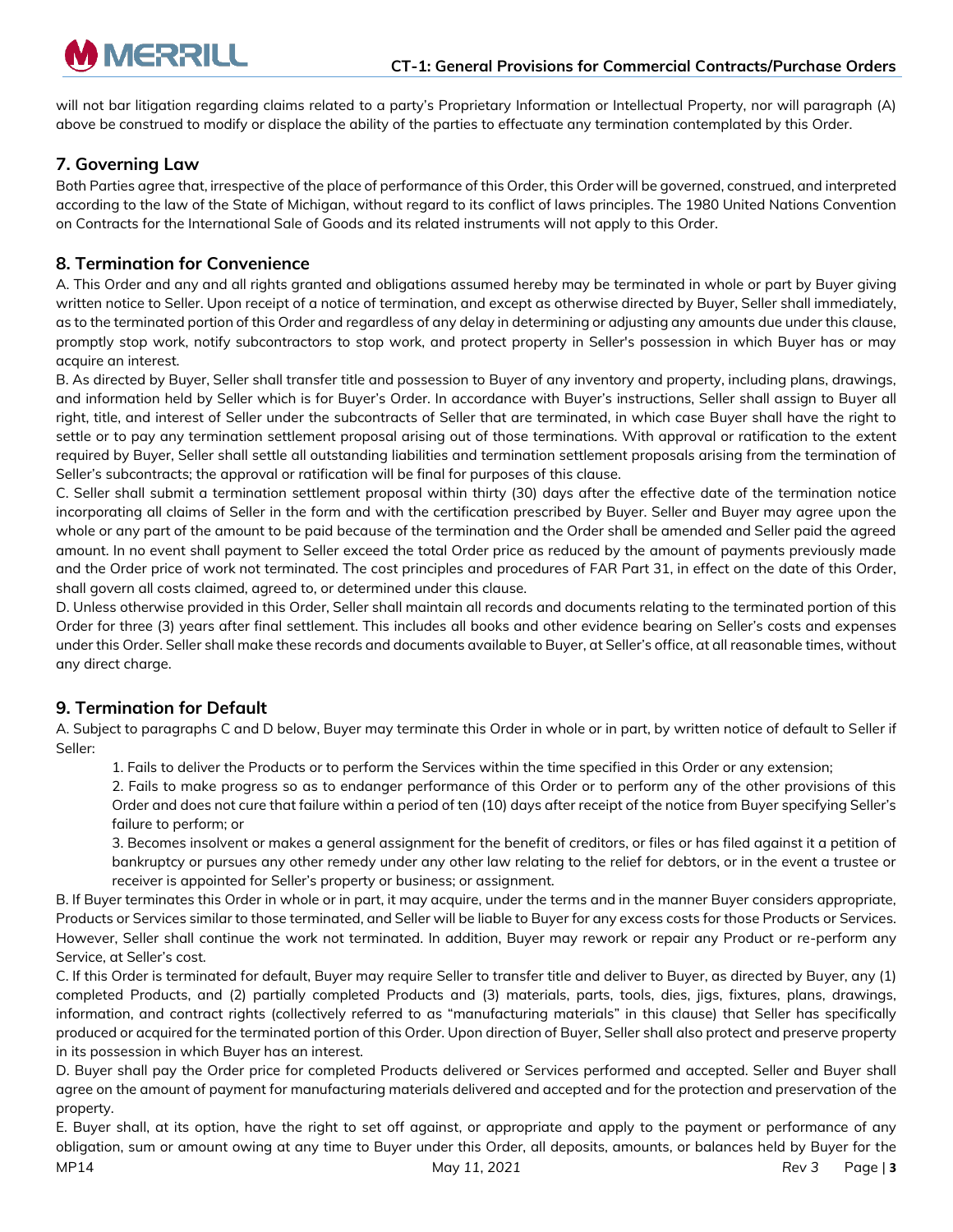account of Seller, any amounts owed by Buyer to Seller, and any sum Buyer determines to be necessary to protect Buyer against loss because of outstanding liens or claims of former lien holders.

F. The rights and remedies of Buyer in this clause are in addition to any other rights and remedies provided by law or under this Order.

#### **10. Compliance with Laws**

Seller represents and warrants that it shall perform all activities required under this Order in compliance with all applicable international, national, state and local laws.

## **11. Intellectual Property Rights**

A. "Intellectual Property" means creations of the mind: ideas, inventions, works of authorship, and symbols, names, images, and designs used in commerce embodied in for example, technical data, designs, information, computer software, drawings, formulae, specifications, diagrams, processes, know-how, procedures and technology and legal rights in such creations of the mind.

B. "Works" shall mean physical manifestations of Intellectual Property created under this Order.

C. Intellectual Property developed or otherwise acquired by Buyer or Seller prior to or outside the scope of this Order ("Background Intellectual Property"), and any Intellectual Property Rights therein, shall be owned by the Party that developed or otherwise acquired the Background Intellectual Property and associated rights.

D. Seller agrees to make prompt and complete written disclosure to Buyer of all inventions, Data, designs, procedures, processes, computer software and information conceived, made or developed as a result of work performed under this Order and all intellectual property rights therein ("Inventions"). Seller agrees to keep necessary records supporting such Inventions and discoveries and will furnish to Buyer upon request all such records.

E. All Inventions resulting from the Works shall be the sole property of Buyer. Buyer shall have the full right to use such Inventions in any manner without any claim on the part of Seller and without any duty to account to Seller for such use. Seller agrees to assign to Buyer any patent or patent application resulting from work performed under this Order, and to provide reasonable support for Buyer's prosecution of such patent application. With respect to copyrightable Works, Buyer and Seller agree that any such works which qualify as commissioned works under the Copyright Act are considered "works made for hire" with copyright ownership in Buyer; otherwise, Seller agrees to assign, and does hereby assign copyright ownership of the works to Buyer. Seller shall not, unless otherwise authorized in writing by Buyer, disclose to anyone other than Buyer any Inventions or other Data developed under this Order or any information disclosed to Seller by Buyer and shall not use such Inventions or information for any purpose other than the performance of this Order. Such Inventions and information shall be considered Buyer Proprietary Information and marked as such by Seller.

F. Seller shall not include any Background Intellectual Property or any third party Intellectual Property in any Intellectual Property delivered or provided hereunder without the express written consent of Buyer. Seller hereby grants, and agrees to grant to Buyer an unlimited, irrevocable, paid-up, royalty-free right and license to make, have made, sell, offer for sale, use, execute, reproduce, display, perform, distribute (internally or externally) copies of, and prepare derivative works of any Background Intellectual Property hereunder owned by Seller therein.

G. This Order does not confer or grant, in any manner whatsoever, any license or right under any patent, trademark, trade secret, mask work, copyright or other intellectual property right held by Buyer, unless specifically set forth in the body of the Order.

H. If requested by Buyer at any time before closeout of this Order, Seller shall deposit, at Buyer's expense, copies of all information, such as manuals, computer programs/software, specifications, designs, drawings, procedures, and processes, whether or not copyrightable or patentable, which are necessary and sufficient to permit Buyer to make, have made, use, test, qualify, operate, install, integrate, sell, offer for sale and maintain the deliverables under this Order ("Required IP"), with a mutually acceptable escrow agent. The terms of such escrow arrangement shall be set forth in a mutually agreed upon escrow agreement ("Escrow Agreement"), including, without limitation, appropriate confidentiality provisions, provided, however, that such Escrow Agreement shall contain the Release Conditions as hereinafter defined.

I. Buyer shall be entitled to receive a copy of Required IP; and Seller hereby grants to Buyer a nonexclusive, irrevocable, royalty free, worldwide nontransferable right and license to copy, use, modify or create derivatives of the Required IP to make, have made, use, test, qualify, operate, install, integrate, sell, offer for sale, maintain, upgrade and repair the deliverables if, and only if: Seller ceases doing business in the ordinary course; Seller becomes a party to any bankruptcy or receivership proceedings which are not dismissed within sixty (60) days; or Seller fails to meet the delivery schedule of associated with this Order as to be in default of this Order (after passage of any cure periods) ((A), (C) and (D) of this sentence are, collectively, the "Release Conditions").

J. Buyer shall have the right to identify any item not included in the Required IP and request that it be added to the Required IP (either by addition to the escrow or, if the Required IP has been released to Buyer, directly to Buyer) in order for Buyer to exercise its rights and licenses hereunder. Seller shall, from time to time, update, the Required IP as deemed necessary by Seller to include all Required IP necessary for Buyer to exercise the license.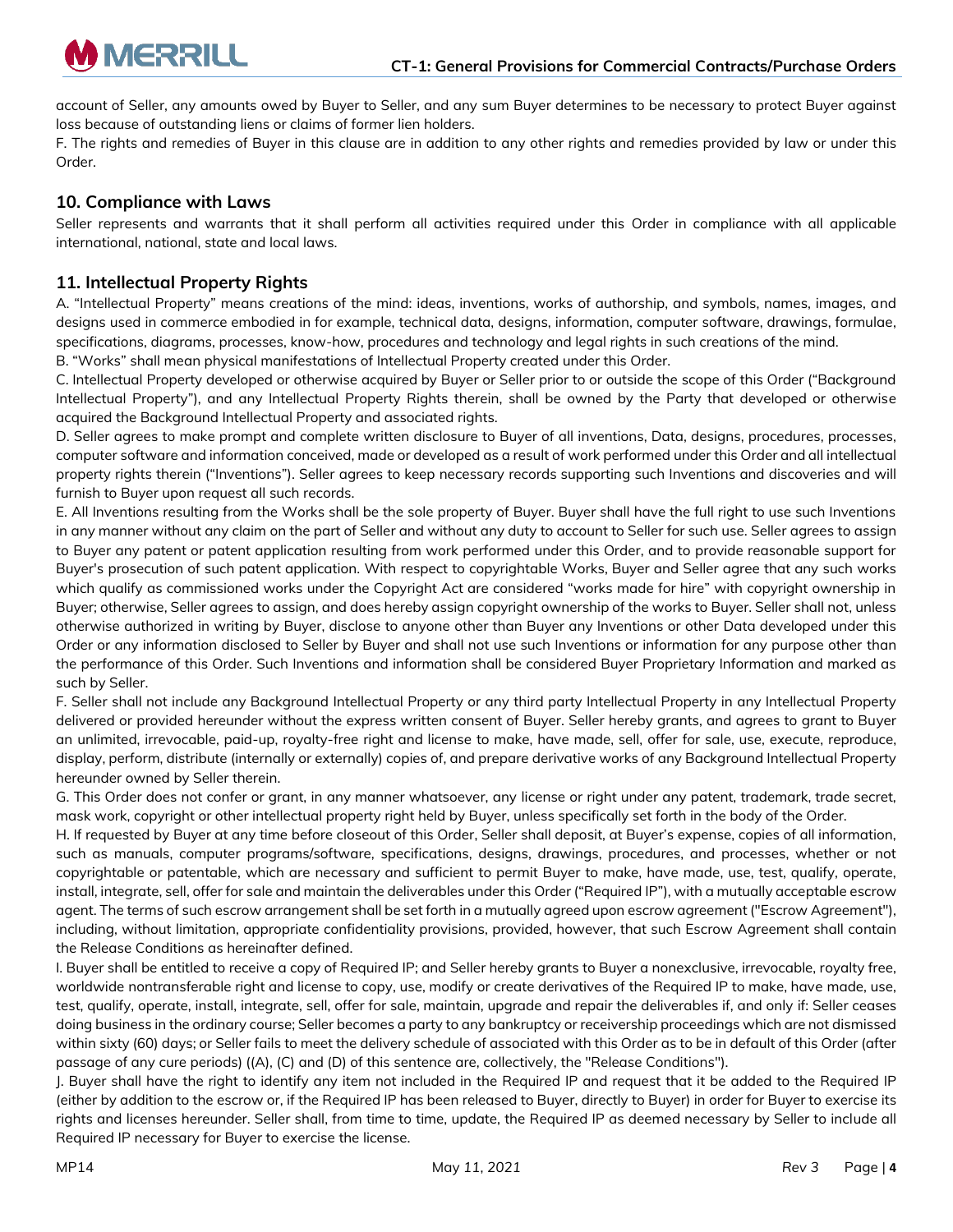# **12. Intellectual Property Infringement Warranty and Indemnity**

A. Seller warrants that the performance of Seller under this Order, including any Services provided by Seller to Buyer, and the sale, use, or incorporation into manufactured Products of all machines, devices, material, software, and firmware which are not of Buyer's design, composition, or manufacture shall be free and clear of infringement of any valid patent, copyright, trade mark, mask works, or other proprietary rights.

B. Seller shall indemnify, defend, and hold harmless Buyer, its directors, officers, employees, consultants, agents, affiliates, successors, permitted assigns and customers ("Indemnitees") from and against all claims, suits, actions, awards (including, but not limited to, awards based on intentional infringement of patents known at the time of such infringement, exceeding actual damages and/or including attorney's fees and/or costs), liabilities, damages, costs and attorney's fees related to the actual or alleged infringement of any U.S. or foreign intellectual property right (including, but not limited to, any right in a patent, copyright, industrial design or semiconductor mask work, or based on misappropriation or wrongful use of information or documents) and arising out of the performance of Seller under this Order or the manufacture, sale or use of Products delivered by Seller under this Order, or the provision of Services by Seller under this Order, by either Buyer or Buyer's customer ("Infringement Claims"). Buyer and/or its customer will duly notify Seller of any such Infringement Claim and Seller will, at its own expense, fully defend such Infringement Claim on behalf of the Indemnitees. Seller will have no obligation under this clause with regard to any infringement arising from (a) the compliance of Seller's new Product design with formal specifications issued by Buyer where infringement could not be avoided in complying with such specifications or (b) use or sale of Products for other than their intended application in combination with other items when such infringement would not have occurred from the use or sale of those Products solely for the purpose for which they were designed or sold by Seller.

C. If the manufacture, use or sale of a Product delivered by Seller under this Order is likely to be or is enjoined as a result of a suit, Seller, at no expense to Buyer, shall obtain for Buyer and its customer the right to use and sell the Product or shall substitute an equivalent Product acceptable to Buyer, at its sole discretion, and extend this indemnification thereto.

D. Notwithstanding the foregoing, when this Order is performed under the authorization and consent of the U.S. Government to infringe U.S. Patents, Seller's liability for U.S. patent infringement under this Order shall be coextensive with Buyer's liability.

E. For purposes only of this clause and clause 14 below, the term "Buyer" will include Merrill Technologies Group, Inc and all Merrill Technologies Group, Inc subsidiaries and all directors, officers, agents and employees of Merrill Technologies Group, Inc or any Merrill Technologies Group, Inc subsidiary (the "Indemnities").

#### **13. Indemnification**

Seller shall indemnify, defend, and hold harmless the Indemnitees, as defined in Clause 12 above, from and against all costs, losses, expenses, damages, claims, suits, or any liability whatsoever (including attorneys' fees), arising out of or in connection with the work to be performed hereunder, or the Products to be sold hereunder, or any act or omission of Seller, its agents, employees, or subcontractors, except to any extent otherwise expressly provided for elsewhere within this Order. Seller also agrees to indemnify, defend, and hold harmless the Indemnitees from and against all costs, losses, expenses, damages, claims, suits, or any liability whatsoever (including attorneys' fees), arising out of or in connection with Seller's violation of any applicable laws, executive order or regulation. Buyer will inform Seller of any claim, demand or suit asserted or instituted against it and, to the extent of Buyer's ability to do so, permit Seller to defend the same or make settlement in respect thereof. If Seller fails to indemnify, defend, and hold harmless Buyer as provided in this clause, then Seller shall pay for any damages, attorney's fees, and any other fees, costs, and expenses that may be incurred by Buyer in the defense of any action related to this Order and/or in the prosecution of any action to enforce the provisions of this clause.

#### **14. Insurance**

A. Seller and its subcontractors, at their sole cost and expense, will at all times, prior to commencement and throughout the period of performance of this Order, maintain with reputable insurance companies that are authorized to do business under the laws of the state(s) in which the work is being performed, insurance coverage in the minimum amounts as indicated below:

1. Worker's Compensation insurance coverage as required by the laws of the state in which the work is performed and such insurance shall provide waiver of subrogation against Buyer.

2. Employer Liability insurance in the amount of \$1,000,000.

3. Commercial General Liability (CGL) with a Combined Single Limit (CSL) of \$2,000,000 for bodily injury and/or property damage. Coverage shall include, but not necessarily be limited to, premises and operations, products and completed operations and contracts.

4. Automobile Liability (AL) with a CSL of \$2,000,000 bodily injury and/or property damage covering all owned, hired and non-owned vehicles.

5. If work involves commercial aviation products, Aviation Products Liability with a CGL of \$100,000,000.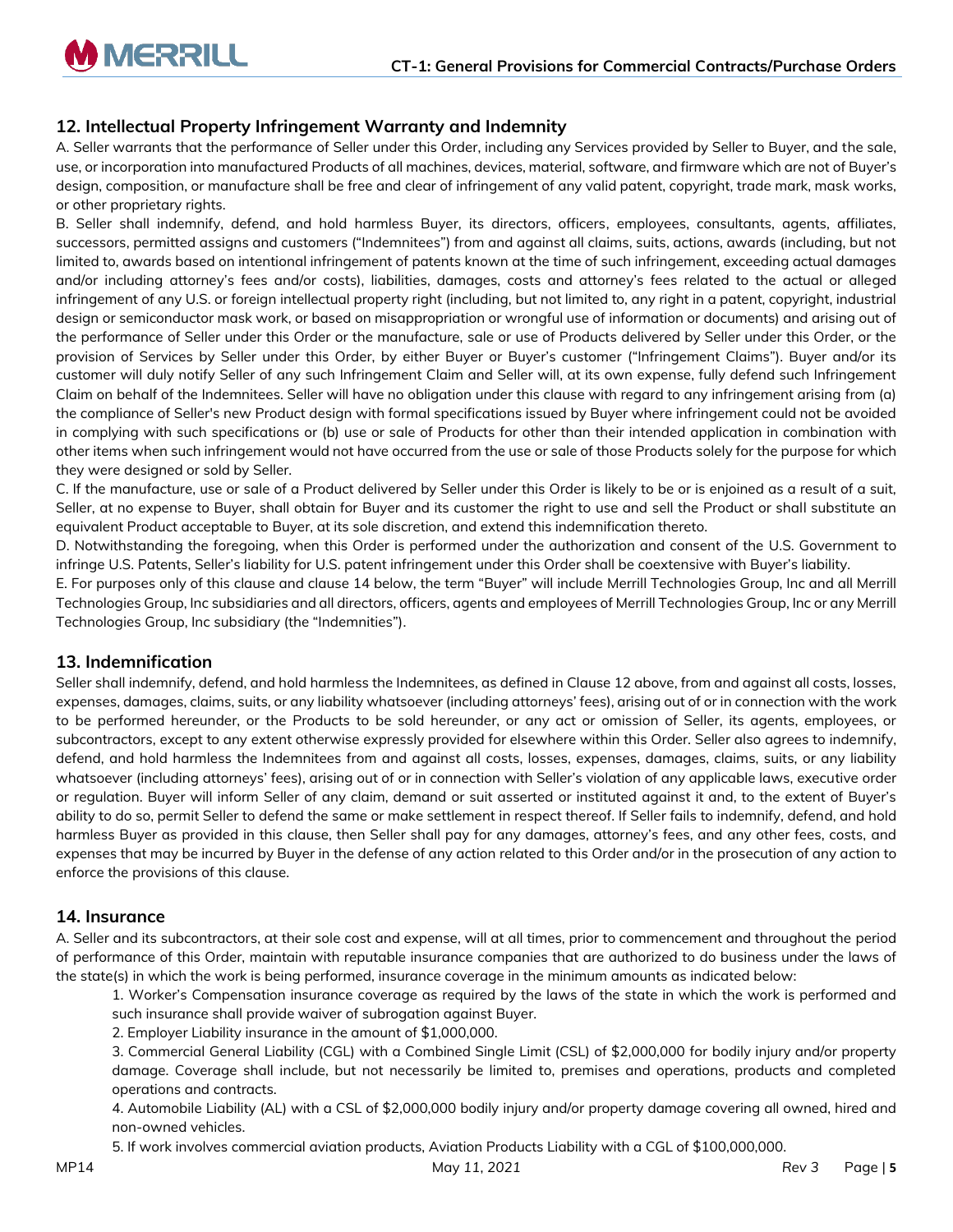

6. If project involves ownership or lease of an aircraft, Aviation Hull and War Risk for Replacement Cost or Agreed value.

7. For Foreign Direct Sales, such insurance as mandated by the country involved.

8. Additional insurance types and/or limits will be necessary if the work involves extra hazardous operations. The extra hazardous operations include, but are not limited to: dispensing of medical care, operations involving nuclear hazard, providing professional engineering advice, large construction projects (above \$5,000,000), hazardous waste, food service, crane operation, work above ground, work below ground, and operations involving demolition or explosives.

9. Such other insurance as Buyer may require as set forth in this Order or an attachment hereto.

B. Seller will name Buyer as an additional insured under all liability policies required under this Order, will provide Buyer certificate(s) of insurance and thirty (30) days prior written notice of cancellation or material change of any such coverage. Acceptance of such evidence by Buyer shall not be deemed a waiver or release of such liabilities or Seller's duty to indemnify.

C. Renewal insurance certificates, if applicable, shall be provided to Buyer at least thirty (30) days prior to the expiration date of the insurance under each required coverage.

# **15. Furnished Property**

A. Title to all property furnished to Seller by Buyer, or paid for by Buyer shall remain with Buyer. Seller shall not alter or use such property for any purpose or for any other party other than that specified by Buyer, without the prior written consent of Buyer. If Buyer agrees to pay Seller for acquisition of tooling and equipment, either separately or as a stated part of the unit price of Products purchased herein, title to the same shall pass to Buyer upon (i) commencement of processing for use in performance of this Order, or (ii) Buyer payment therefore, whichever occurs first.

B. Seller shall assume the risk of, and be responsible for, any loss, theft, destruction of or damage to Buyer property while in Seller's possession or control. If Seller damages any property, Seller shall be responsible for making repairs at no cost to Buyer. Upon Buyer's written request to Seller for any property under this clause, if Seller cannot locate Buyer property within five (5) days, Seller shall notify Buyer that the item was not located and Seller subsequently has twenty (20) days to find the misplaced property. After such period, if it has not been located, the property shall be deemed "lost" and at Buyer's election, Seller shall either reimburse Buyer for the replacement and all related delay costs, or remake the lost property at no cost to Buyer.

C. Seller shall return all such property in a condition as good as when received except for reasonable wear and tear. Seller shall establish and maintain a property control system approved by Buyer. At all times, Buyer shall have access to Seller's facilities for the purpose of reviewing its compliance with the management of Buyer property related to this Order.

## **16. Quality Assurance, Inspection and Test**

A. Seller shall be responsible for the specific quality, performance, productivity provisions, and documentation requirements, if any, set forth in this Order. In addition, Seller shall be responsible for imposing the applicable quality assurance requirements on its subcontractors. Buyer and Buyer's customer, shall each have the right, at no charge to Buyer or Buyer's customer, to access the sites where the work under this Order is performed, in order to (1) conduct quality audits, (2) perform or witness inspections or tests of the Goods or Services furnished hereunder at Seller's facility (or elsewhere), (3) assess conformance with Buyer's specifications, and (4) assess conformance with Seller's covenants under this Order. In accordance with 14 CFR 145.223 and 14 CFR 21.140, any Seller that accepts parts, which are regulated by the Federal Aviation Administration (FAA), or those regulated by European Aviation Safety Agency (EASA), Design Approved Organization Scheme (DAOS) or other regulator, must provide facility access to that regulator for surveillance of these parts.

B. The Seller agrees to use only experienced, trained and qualified employees in the performance of its obligations under this Order and all Services performed must be of first class quality and workmanship.

C. Notwithstanding Buyer's right to audit in paragraph (A) above, all Goods and Services supplied under this Order shall be received subject to Buyer's right of inspection, count, testing, acceptance and/or rejection per the technical specifications. Payment for Goods and/or Services delivered hereunder shall not constitute acceptance thereof, and all payments against documents shall be made with a reservation of rights by Buyer for defects in Goods and/or Services, including, without limitation, defects apparent on the face thereof. The making of, or failure to make, any inspection or acceptance of the Goods or Services shall in no way impair Buyer's right to reject nonconforming Goods or Services or to avail Buyer of any other remedies to which it may be entitled.

D. Seller certifies that it shall provide and maintain quality control, inspection, and process control systems in accordance with Buyer's **MM03 Supplier Requirements Manual**, and other quality requirements as specified. Seller will maintain written Objective Evidence of its conformance with this paragraph. Objective Evidence means any statement of fact pertaining to the quality of a product or service based on observations, measurements or tests that can be fully verified. Evidence must be expressed in terms of specific quality requirements or characteristics. These characteristics are identified in drawings, specifications, and other documents that describe the item, process, or procedure.

# **17. Non-Conforming Goods**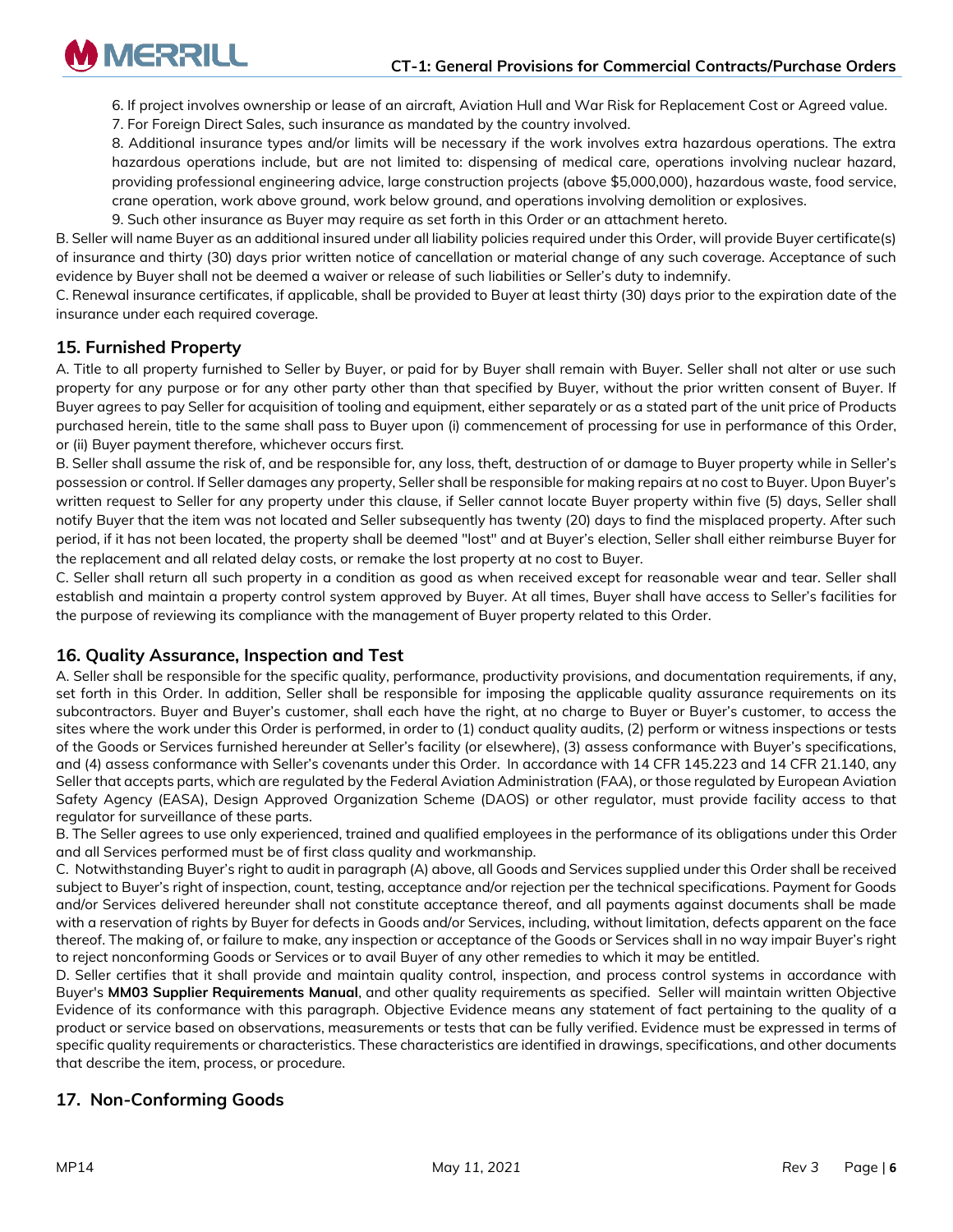

A. Seller agrees that, notwithstanding the provisions of any warranties, expressed or otherwise, negotiated with respect to Goods purchased from Seller by Buyer or Buyer's customer, Seller shall reimburse Buyer for labor and material cost, including overhead and general and administrative expense reasonably incurred by Buyer in connection with:

i) Failure of Goods or Services to conform to the requirements of this Order or defective material,

workmanship or design; or

ii) Any removal of Goods at Seller's request; or

iii) Any removal of Goods required due to any previously required changes to said Goods that Seller has

failed to incorporate.

B. Remedies in this Section are not exclusive and shall not be in lieu of any other remedy available at law, in equity or under this Order.

#### **18. Retention of Records**

Seller shall maintain complete and accurate records in connection with its performance under this Order for seven (7) years after completion of performance under this Order, including but not limited to, Orders, memoranda of negotiations showing the principal elements of price negotiations, and records substantiating charges for labor or services, including proper time clock cards, time vouchers, or other similar records. For quality documents, Seller will maintain such records according to the applicable supplier quality specification, or seven (7) years, whichever is longer.

#### **19. Packaging, Packing and Marking**

Seller shall be responsible for ensuring the proper packaging, packing, and marking of Product(s) delivered hereunder in accordance with this Order. Packaging, packing, and marking will conform to the instructions specified or provided by Buyer. Seller must assure package integrity throughout the shipping cycle. Each package and pack shall provide physical, chemical, and cleanliness protection to prevent damage or deterioration of the Product during handling, shipment and storage under anticipated environmental conditions. All materials, fabrication techniques and workmanship shall conform to the requirements specified herein or, if not specified, otherwise meet or exceed good commercial quality and practice. Damage resulting from improper Product packaging will be charged to Seller. Seller must comply with all applicable carrier regulations, including National Motor Freight Classification and Department of Transportation Regulations. No extra charge for packaging or insurance shall be allowed unless specifically noted herein. Products received without proper packaging, packing, and/or marking as set forth herein may be rejected by Buyer and returned to Seller at Seller's expense.

#### **20. Warranty**

A. Seller expressly warrants that all Product(s) delivered and Service(s) performed hereunder shall be free from defects, shall be of good materials and workmanship, shall conform to all requirements of this Order, and shall be free of any claim of any third party. B. The foregoing warranties shall survive inspection and acceptance of, and payment for, the Product(s) delivered and Service(s) performed hereunder and shall remain in effect as to each Product furnished or Service performed and shall run to Buyer, its successors, assigns, and customers. These warranties shall not be deemed to limit any warranties of additional scope given to Buyer by Seller, nor limit Buyer's rights or Seller's obligations under any other provision of this Order, at law or in equity. No warranties are waived by Buyer supplying, reviewing, commenting upon, or approving plans, specifications, or Data, issuing changes to this Order, or inspecting or accepting the Product(s) or Service(s).

## **21. Stop Work Order**

A. Buyer may, at any time, by written notification to Seller, require Seller to stop all, or any part of the work called for by this Order for a period of ninety (90) days after the written notification is delivered to Seller, and for any further period to which the Parties may agree. The notification shall be specifically identified as a Stop-Work Order (SWO) issued under this clause. Upon receipt of the SWO, Seller shall immediately comply with its terms and take all reasonable steps to minimize the incurrence of costs allocable to the work covered by the SWO during the period of work stoppage. Within a period of ninety (90) days after a SWO is delivered to Seller, or within any extension of that period to which the Parties shall have agreed, Buyer shall either (1) cancel the SWO; or (2) terminate the work covered by the SWO as provided for in "Termination for Convenience" of this Order.

B. If a SWO issued under this clause is canceled or the period of that SWO or any extension thereof expires, Seller shall resume work. Buyer shall make an equitable adjustment in the delivery schedule or Order price, or both, and this Order shall be modified in writing accordingly if (1) the SWO results in an increase in the time required for, or in Seller's cost properly allocable to, the performance of any part of this Order; and (2) Seller asserts its rights to the adjustment within twenty (20) days after the end of the period of work stoppage.

C. If a SWO is not canceled and the work covered by the SWO is terminated for the convenience of Buyer, Buyer shall allow reasonable costs resulting from the SWO in arriving at the termination settlement. If a SWO is not canceled and the work covered by the order is terminated for default, Buyer shall allow, by equitable adjustment or otherwise, reasonable costs resulting from the SWO.

## **22. Release of Information**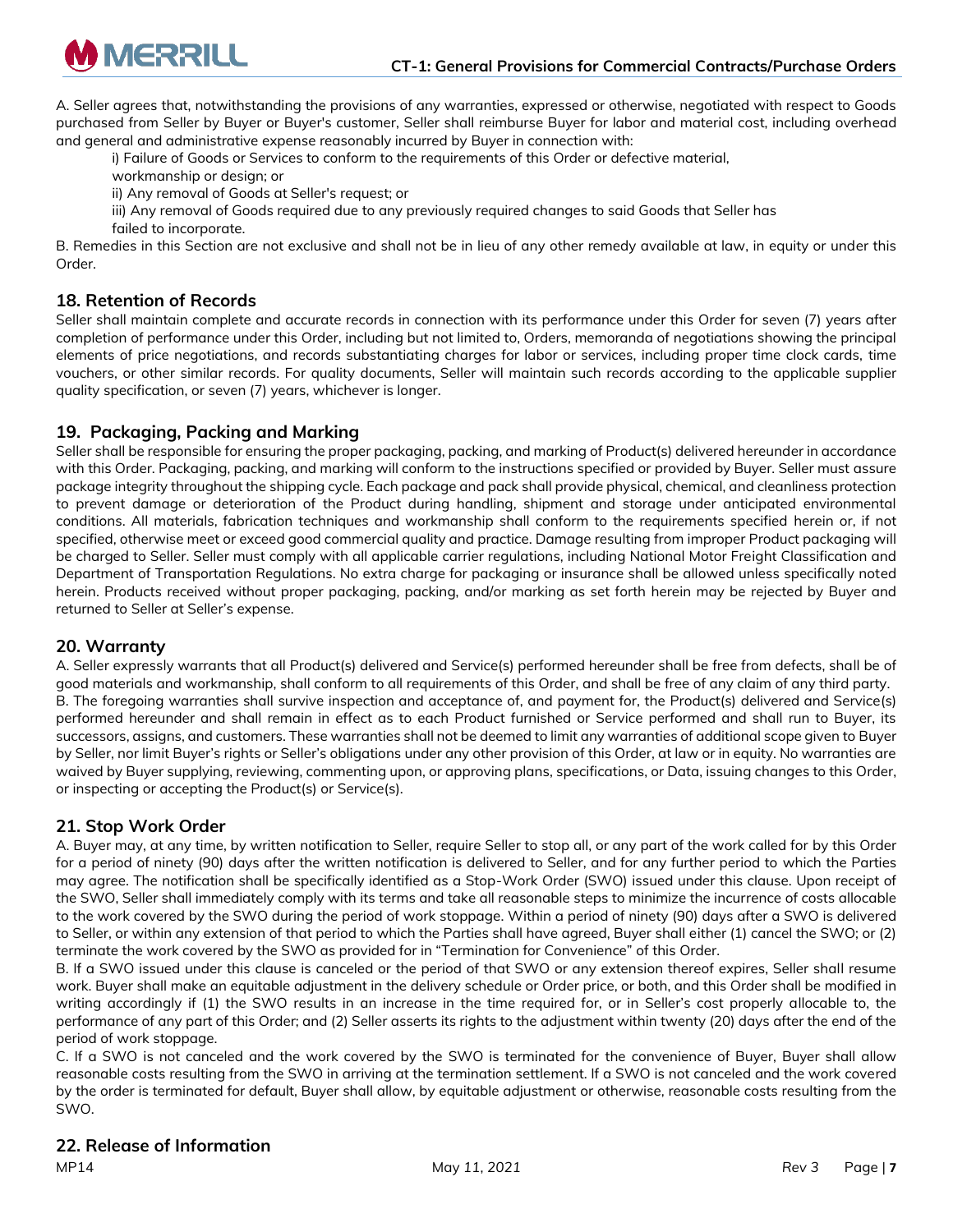Except as required by law, no public release of any information, or confirmation or denial of same, with respect to this Contract or the subject matter hereof, will be made by Seller or its subcontractors without the prior written approval of Buyer. Seller shall not use "*Merrill Technologies Group, Inc" or any other trademark or logo owned by Merrill Technologies Group, Inc, in whatever shape or for*m, without the prior written consent of Buyer.

# **23. Taxes and Duties**

The price of this Order includes all applicable foreign and domestic federal, state, and local taxes, duties, tariffs, and similar fees ("Taxes") levied upon, or measured by, the sale, the sales price, or use of Products and/or the performance of Services associated with this Order. Seller shall separately list on its invoice (or voucher) any Taxes. Seller shall comply with any reasonable request by Buyer regarding Tax payments under protest and shall make appropriate adjustments to afford Buyer the benefit of any refund or reduction in Taxes.

# **24. Export Control**

A. Compliance with Export Laws. Seller agrees to comply with all applicable government export control laws and regulations, including but not limited to the International Traffic in Arms Regulations ("ITAR," 22 CFR Part 120-130) and the Export Administration Regulations ("EAR," 15 CFR Parts 730-774).

B. Export Licenses. Seller agrees to obtain any required export licenses, unless otherwise agreed to by Buyer.

C. For items subject to the ITAR ONLY: In the event the Goods or Services are subject to the U.S. Department of State (as defined in Sections 120.6 and 120.9 of the ITAR), Seller agrees to maintain a valid and current Directorate of Defense Trade Controls ("DDTC") registration and agrees to provide confirmation of such registration if requested by Buyer.

1) With respect to such defense articles and/or defense services, Seller represents and warrants that it has not and will not pay or offer to pay for the solicitation or promotion or otherwise to secure the conclusion of a sale of defense articles or defense services to or for the use of the armed forces of an international organization or non-U.S. Country any fees, commissions or political contributions as described under Part 130 of the ITAR without prior notice to Buyer.

2) In such event, Seller shall provide to the Buyer, not later than 20 days after such an event, full

disclosure of all information necessary for the Buyer to comply fully with Sections 130.9 and

130.10 of the ITAR.).

D. Prohibited Goods and Services. The U.S. prohibits the importation of Goods or the purchase of Services from certain countries, entities, or individuals. Therefore, no Goods or Services from prohibited countries, entities, or individuals may be used directly or indirectly in the activities covered by this Order. The list of prohibited countries can change from time to time and it is Seller's responsibility to ensure compliance with such list at all times. [http://www.treas.gov/ofac,](http://www.treas.gov/ofac) [http://www.bis.doc.gov](http://www.bis.doc.gov/) and [http://pmddtc.state.gov/embargoed\\_countries/index.html.](http://pmddtc.state.gov/embargoed_countries/index.html)

E. Seller hereby represents that neither Seller nor any parent, subsidiary, affiliate or sublicensee or sub-tier supplier is included on any of the restricted party lists maintained by the U.S. Government, including the Specially Designated Nationals List administered by the U.S. Treasury Department's Office of Foreign Assets Control ("OFAC"), Denied Parties List, Unverified List or Entity List maintained by the U.S. Commerce Department's Bureau of Industry and Security ("BIS"), or the List of Statutorily Debarred Parties maintained by the U.S. State Department's Directorate of Defense Trade Controls, the ITAR §126.1 Restricted Parties List, or the consolidated list of asset freeze targets designated by the United Nations, European Union, and United Kingdom (collectively, "Restricted Party Lists"). Seller will provide prompt notice to Buyer if, in adherence with applicable laws, the confidentiality restriction of the change of control agreement from the acquiring party of a change of control of Seller, or any parent, subsidiary or affiliate of Seller, or any sublicensee or sub-tier supplier of Seller, which becomes listed or their ownership is listed on any Restricted Party List, within or by an ITAR § 126.1 listed country, or if Seller's export privileges are otherwise denied, suspended or revoked in whole or in part by any U.S. or non-U.S. government entity or agency. To ensure compliance with the requirements of the applicable agency's regulations, if the intended sale or transfer of ownership is to a non-U.S. person or entity, Seller shall provide Buyer with notice at least 90 days prior to the effectiveness of such change of control.

## **25. Survivability**

A. If any provision in this Order is or becomes void or unenforceable by force or operation of law, or is deemed invalid, the void, unenforceable or invalid portion shall be severable, and the remaining terms and conditions shall remain in full force and effect.

B. A Party's failure at any time to enforce any provision of this Order shall not constitute a waiver of the provision or prejudice a Party's right to enforce that provision at any subsequent time.

C. Each of the rights and remedies reserved by Buyer in this Order shall be cumulative and additional to any other or further remedies provided in law or equity or in this Order**.** 

## **26. Counterfeit Work**

A. If DFARS 252.246-7007 and DFARS 252.246-7008 are applicable to this Order, "Contracting Officer" shall mean "Buyer". Seller shall establish and maintain a material authenticity process that ensures the requirements of these clauses or other authenticity requirements in this Order are met. Seller's obligation to substantiate authenticity shall survive acceptance of and payment for Products delivered under this Order.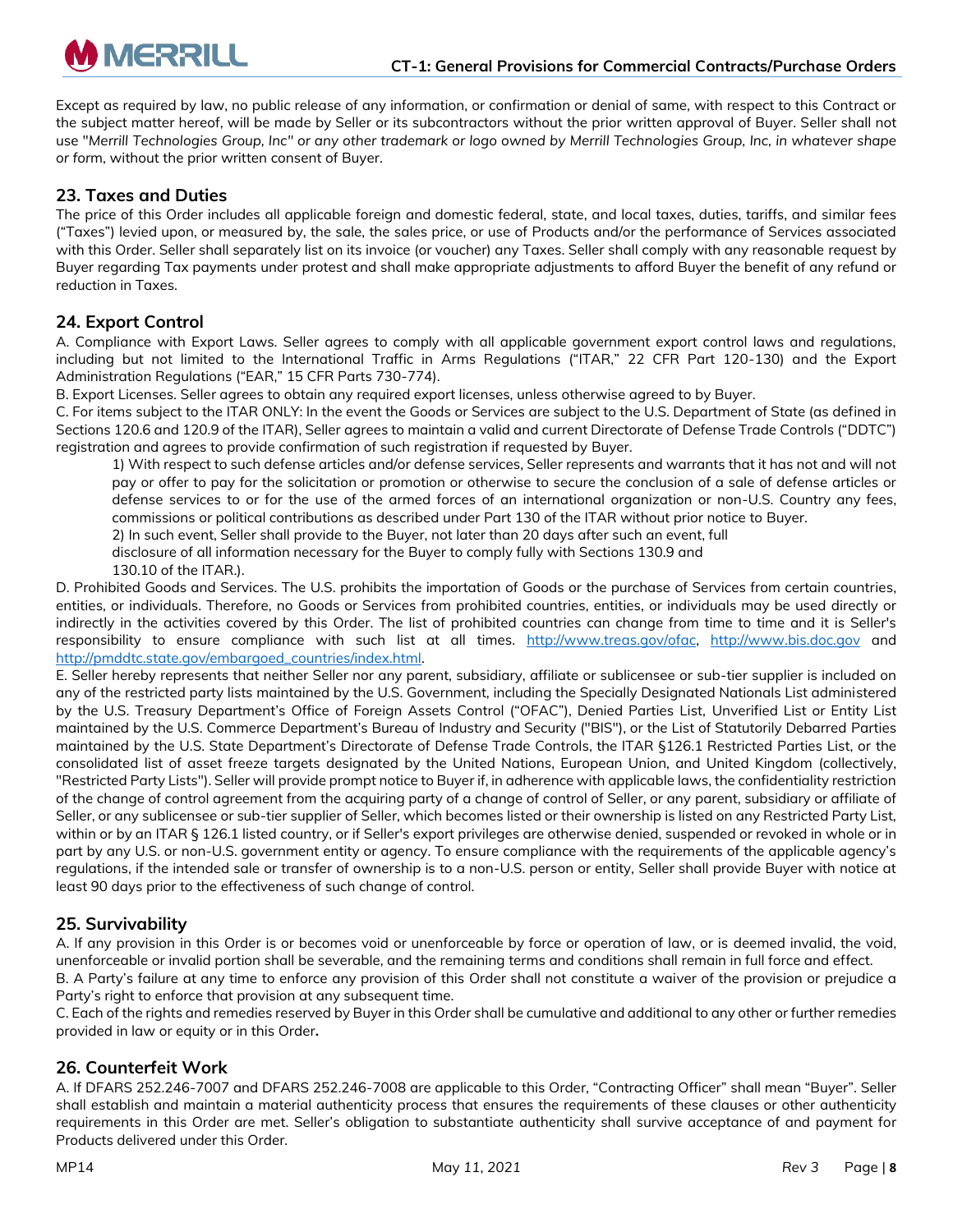B. Seller shall not furnish suspect counterfeit or counterfeit parts to Buyer under this Order. All material delivered under this Order shall be authentic and traceable to the original manufacturer. Seller shall provide authenticity and traceability records to Buyer upon request. Seller shall immediately notify Buyer if Seller cannot provide electronic parts, components, and/or assemblies traceable to the original component manufacturer or the original equipment manufacturer. Upon receipt of such notification, Buyer reserves the right to terminate this Order at no cost to Buyer or require specific material validation test and inspection protocol requirements to Seller.

C. If suspect counterfeit or counterfeit parts are furnished under this Order and are found in any of the Products delivered hereunder, such items will be impounded by Buyer. Seller shall promptly replace such suspect/counterfeit parts with parts acceptable to the Buyer. Seller shall be liable for all costs relating to the removal and replacement of said parts, including without limitation Buyer's external and internal costs of removing such suspect/counterfeit parts, of reinserting replacement parts and of any testing or validation necessitated by the reinstallation of Seller's Products after suspect/counterfeit parts have been exchanged. Buyer's remedies described herein shall not be limited by any other clause agreed upon between Buyer and Seller in this Order and are in addition to any remedies Buyer may have at law, equity or otherwise under this Order. At Buyer's request, Seller shall return any removed suspect counterfeit or counterfeit parts to Buyer in order that Buyer may turn such parts over to its customer for further investigation. For purposes of this clause, Seller agrees that any U.S.G. directive/information or GIDEP alert, indicating that such parts are suspect counterfeit or counterfeit, shall be deemed definitive evidence that Seller's Products contain suspect counterfeit or counterfeit parts.

D. Seller agrees to insert the substance of this clause, including this sentence, in any lower tier subcontract.

# **27. Conflict Minerals**

**M** MERRILL

If Seller is providing Products to Buyer under this Order, Seller shall use commercially reasonable efforts to:

A. Identify whether such Products contain tin, tantalum, gold or tungsten;

B. Determine whether any such minerals originated in covered countries, as defined in Section 1502 of the Dodd-Frank Wall Street Reform and Consumer Protection Act (the "Act"); and

C. Perform appropriate due diligence on its supply chain in support of Buyer's obligations under the Act.

In addition, Seller shall if requested by Buyer, as soon as reasonably practicable following the completion of the calendar year, provide a completed Conflict Minerals Reporting Template, using the form found at [http://www.conflictfreesourcing.org/conflict](http://www.conflictfreesourcing.org/conflict-minerals-reporting-template/)[minerals-reporting-template/.](http://www.conflictfreesourcing.org/conflict-minerals-reporting-template/) If requested, Seller will promptly provide information or representations that Buyer reasonably believes are required to meet Buyer's conflict minerals compliance obligations.

## **28. Excusable Delay - Force Majeure**

Except for a default of Seller's subcontractor at any tier, neither Buyer nor Seller shall be liable for any failure to perform due to any cause beyond its reasonable control and without its fault or negligence. Such causes include, but are not limited to: (1) acts of God or of the public enemy; (2) acts or failure of any government in either its sovereign or contractual capacity; (3) fires, floods, epidemics, terrorism, quarantine restrictions, freight embargoes, nuclear incident, or any other act or event beyond reasonable control and without the fault of either Party or its subcontractors. In the event that performance of this Order is hindered, delayed, threatened to be delayed, or adversely affected by causes of the type described above, then the Party whose performance is so affected shall immediately notify the other Party's authorized representative in writing, including all relevant information with respect thereof, and shall likewise notify promptly of any subsequent change in the circumstances, and at Buyer's sole option, this Order shall be completed with such adjustments to delivery schedule as are reasonably required by the existence of such cause or this Order may be terminated for convenience.

## **29. Order of Precedence**

In the event of any inconsistency between any parts of this Order, the inconsistency shall be resolved by giving precedence in the following order:

- A. Change Order Document
- B. Additional Terms and Conditions Addendum
- C. Purchase Order Document
- D. Purchase Order Terms and Conditions
- E. Statement of Work
- F. Specifications/Drawings
- G. Quality/Mission Assurance Requirements
- H. Supplier Data Requirements List (SDRL)/Data Item Description (DID)
- I. Other Referenced Documents

## **30. Independent Contractor Relationship**

The relationship of Seller to Buyer shall be that of an independent contractor and nothing herein contained shall be construed as creating any employer/employee, agency, or other relationship of any kind. Seller's employees, agents and/or representatives (hereinafter "Employees") performing under this Order shall at all times be under Seller's direction and control and Seller shall so